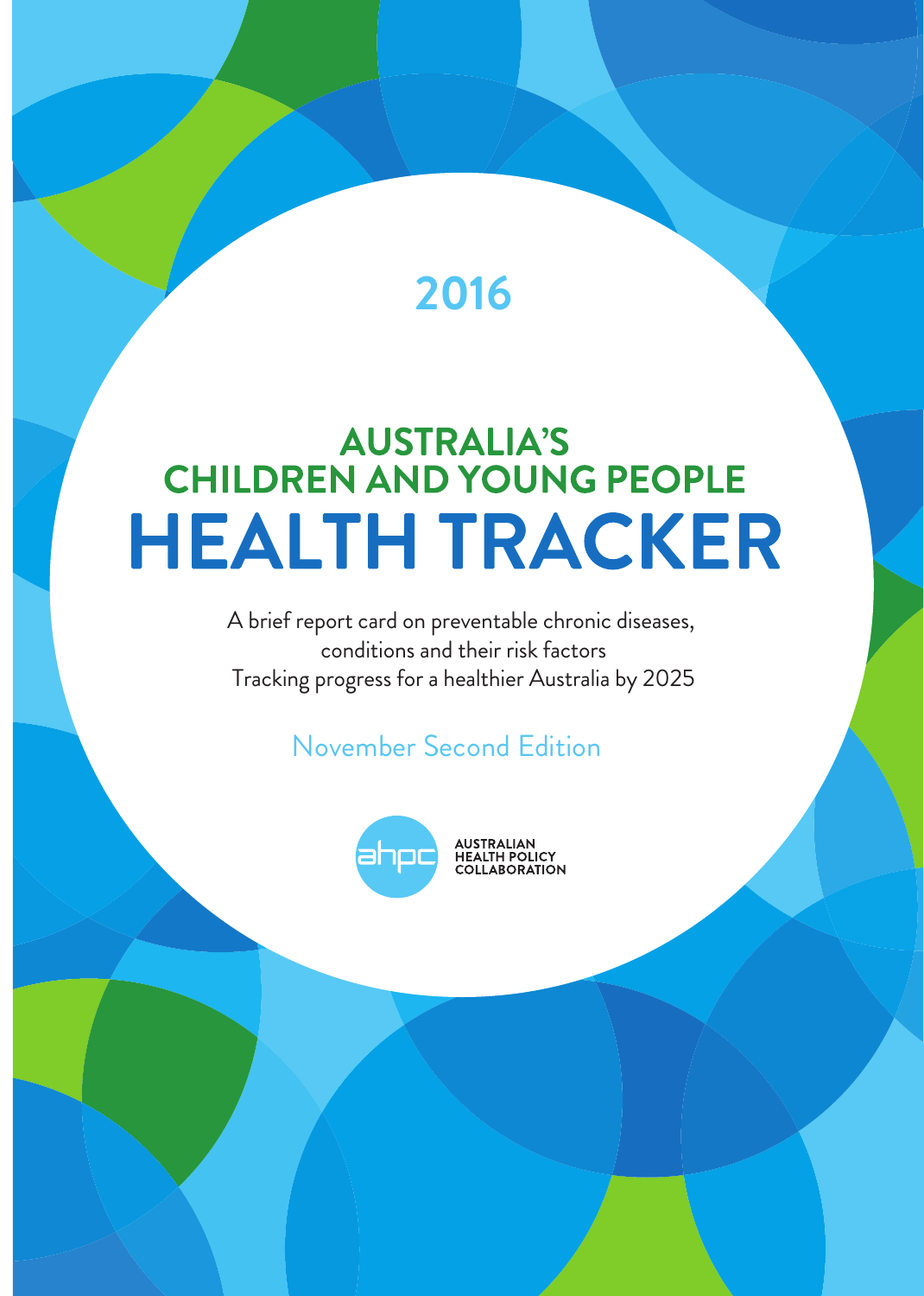#### **AUSTRALIA'S CHILDREN AND YOUNG PEOPLE HEALTH TRACKER – NOV 2016**

This report card looks at the health of Australian children and young people in relation to chronic diseases, conditions and their risk factors.

Australia's Children and Young People Health Tracker will be issued regularly and will track progress towards the targets for a healthier Australia by 2025.



● Poor progress against target. ● Limited progress towards target. ● Good progress. Maintain efforts to reach target.

**Insufficient data to report on progress.**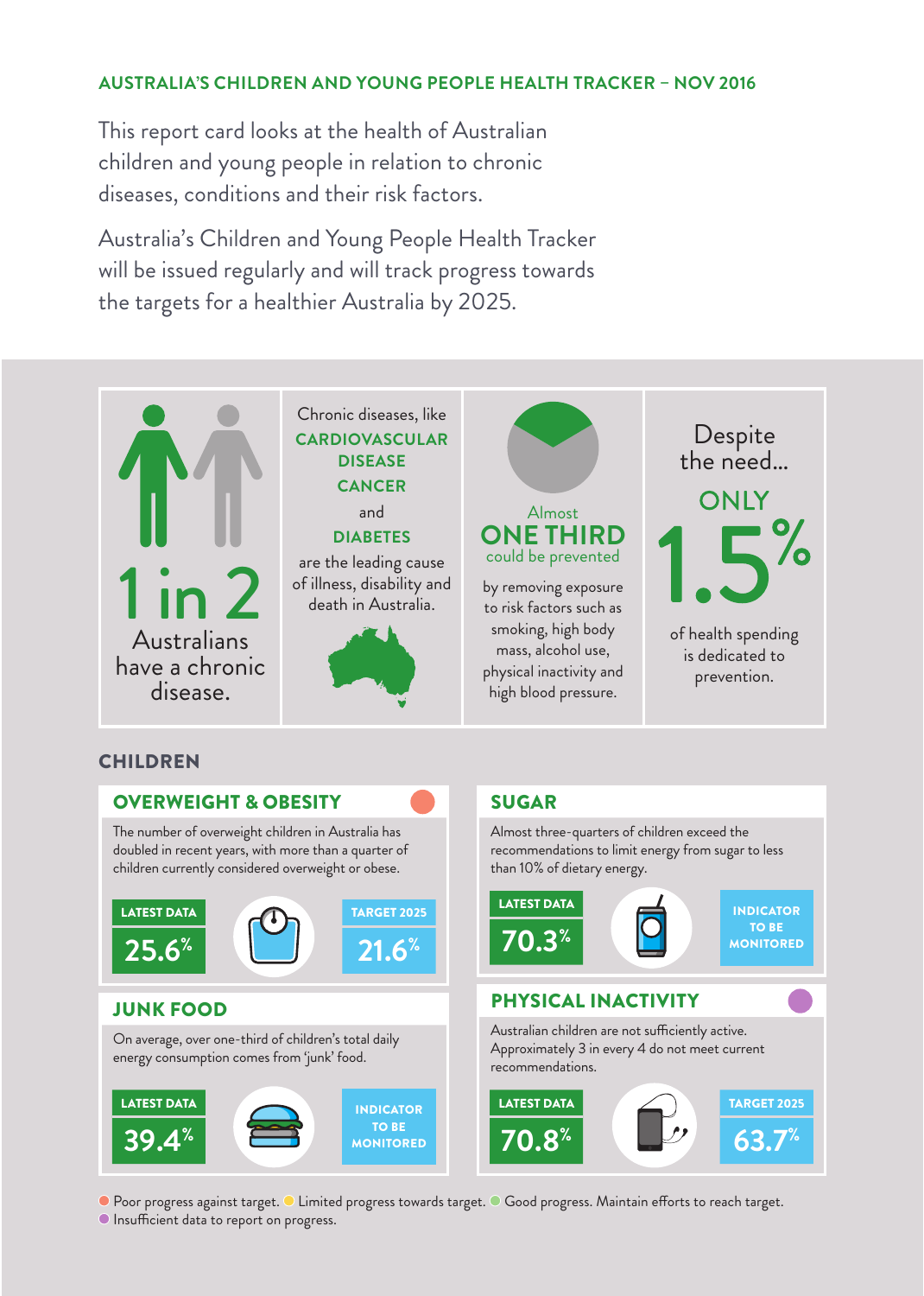Risk factors encountered during childhood and adolescence may lead to increased risk of chronic diseases later in life.

Action by communities and governments, parents and families, can help to prevent chronic diseases in Australian children and young people and improve health across the life-course.

The 2025 targets have been developed through the collective effort and guidance of Australia's leading public health experts.

This work drew on the agenda set by the World Health Organization to tackle chronic diseases across the globe.

We have joined together to hold governments and others to account. We must stop the rise in chronic diseases to reduce their impact on our nation.

See over the page for signatories who support chronic diseases prevention in Australia.

#### YOUNG PEOPLE